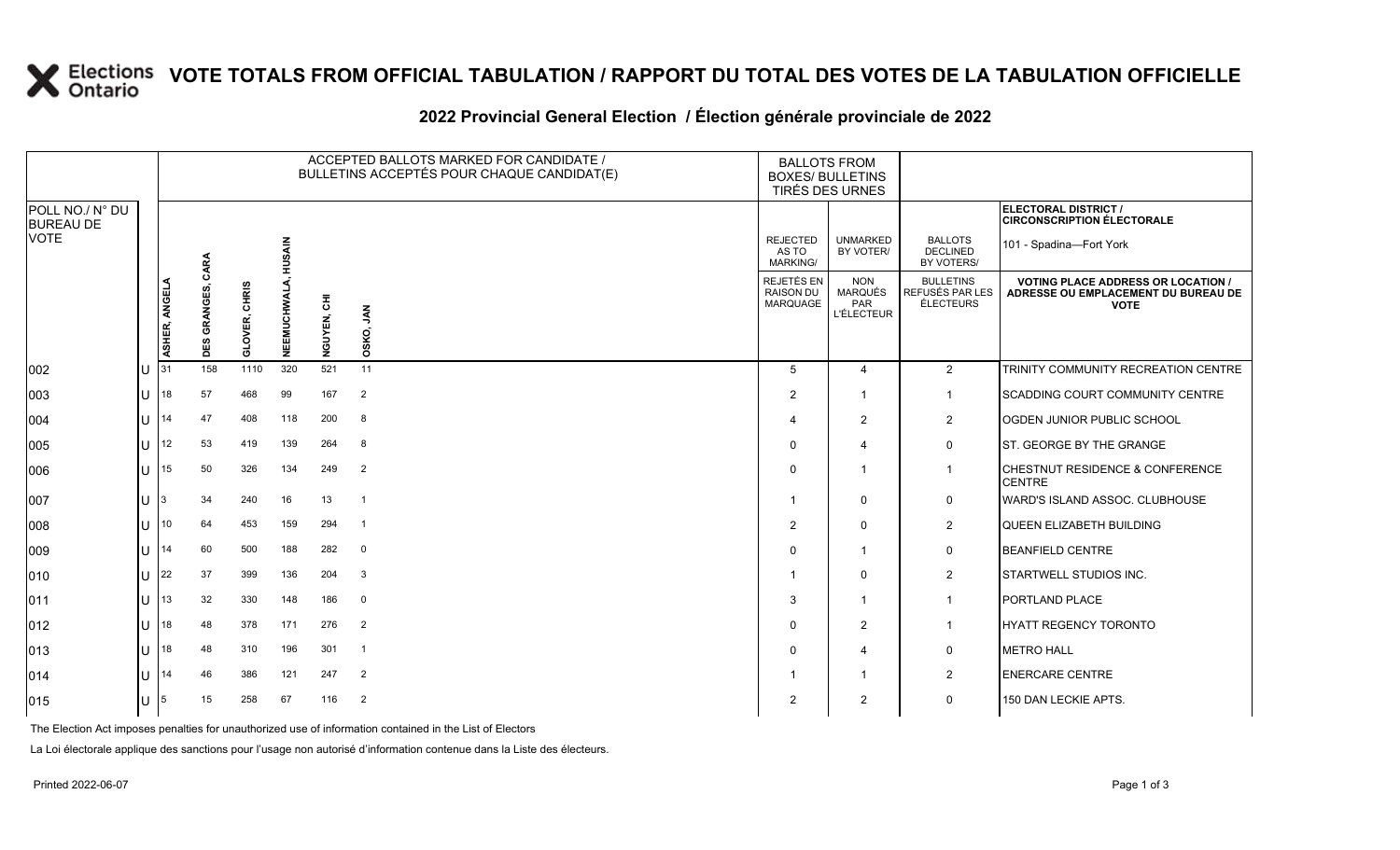## **X** Elections VOTE TOTALS FROM OFFICIAL TABULATION / RAPPORT DU TOTAL DES VOTES DE LA TABULATION OFFICIELLE

#### **2022 Provincial General Election / Élection générale provinciale de 2022**

|                                     |         |               |                 |                         |               | ACCEPTED BALLOTS MARKED FOR CANDIDATE /<br>BULLETINS ACCEPTÉS POUR CHAQUE CANDIDAT(E) | <b>BALLOTS FROM</b><br><b>BOXES/ BULLETINS</b><br>TIRÉS DES URNES |                                             |                                                          |                                                  |                                                                                                 |
|-------------------------------------|---------|---------------|-----------------|-------------------------|---------------|---------------------------------------------------------------------------------------|-------------------------------------------------------------------|---------------------------------------------|----------------------------------------------------------|--------------------------------------------------|-------------------------------------------------------------------------------------------------|
| POLL NO./ N° DU<br><b>BUREAU DE</b> |         |               |                 |                         |               |                                                                                       |                                                                   |                                             |                                                          |                                                  | <b>ELECTORAL DISTRICT /</b><br><b>CIRCONSCRIPTION ÉLECTORALE</b>                                |
| <b>VOTE</b>                         |         |               | CARA            |                         | <b>HUSAIN</b> |                                                                                       |                                                                   | <b>REJECTED</b><br>AS TO<br><b>MARKING/</b> | <b>UNMARKED</b><br>BY VOTER/                             | <b>BALLOTS</b><br><b>DECLINED</b><br>BY VOTERS/  | 101 - Spadina-Fort York                                                                         |
|                                     |         | ASHER, ANGELA | GRANGES,<br>DES | CHRIS<br><b>GLOVER,</b> | NEEMUCHWA     | NGUYEN, CHI                                                                           | <b>AN</b><br>OSKO,                                                | REJETÉS EN<br>RAISON DU<br>MARQUAGE         | <b>NON</b><br><b>MARQUÉS</b><br>PAR<br><b>L'ÉLECTEUR</b> | <b>BULLETINS</b><br>REFUSÉS PAR LES<br>ÉLECTEURS | <b>VOTING PLACE ADDRESS OR LOCATION /</b><br>ADRESSE OU EMPLACEMENT DU BUREAU DE<br><b>VOTE</b> |
| 016                                 | U       | 14            | 49              | 325                     | 143           | 182                                                                                   | $\Omega$                                                          | $\overline{2}$                              | $\overline{1}$                                           | $\mathbf{0}$                                     | CANOE LANDING COMM. REC. CENTRE                                                                 |
| 017                                 | lu      | 19            | 36              | 269                     | 158           | 206                                                                                   | $\overline{2}$                                                    | 2                                           |                                                          | 0                                                | INTERCONTINENTAL TORONTO CENTRE                                                                 |
| 018                                 | $U$ 14  |               | 28              | 170                     | 123           | 137                                                                                   | $\overline{1}$                                                    | $\Omega$                                    | $\mathbf{1}$                                             | 0                                                | ST. ANDREW'S CENTRE                                                                             |
| 019                                 | U       | 19            | 42              | 524                     | 196           | 246                                                                                   | 8                                                                 |                                             | 4                                                        | 0                                                | <b>WATERFRONT NEIGHBOURHOOD CENTRE</b>                                                          |
| 020                                 | $U$ 21  |               | 47              | 267                     | 186           | 231                                                                                   | $\overline{4}$                                                    |                                             | 2                                                        | 0                                                | <b>RADISSON BLU HOTEL</b>                                                                       |
| 021                                 |         | U 27          | 75              | 363                     | 360           | 405                                                                                   | $\mathbf{3}$                                                      | $\Omega$                                    | $\overline{\mathbf{1}}$                                  | $\mathbf{3}$                                     | <b>WESTIN HARBOUR CASTLE HOTEL</b>                                                              |
| 022                                 | U       | 16            | 45              | 346                     | 204           | 270                                                                                   | $\mathbf{3}$                                                      | $\Omega$                                    | $\overline{1}$                                           | $\overline{1}$                                   | UNIVERSITÉ DE L'ONTARIO FRANÇAIS                                                                |
| 023                                 | U       | 42            | 93              | 625                     | 261           | 440                                                                                   | 5                                                                 | 3                                           | $\overline{5}$                                           | 0                                                | THE FERMENTING CELLAR                                                                           |
| 400                                 | $U$  9  |               | 13              | 96                      | 36            | 54                                                                                    | $\mathbf 0$                                                       | $\overline{2}$                              | $\mathbf 0$                                              | 0                                                | THE SUMMIT CONDOS                                                                               |
| 401                                 | U       | l2            | 2               | 54                      | 11            | 30                                                                                    | $\mathbf 0$                                                       | $\Omega$                                    | $\mathbf 0$                                              | 0                                                | THE SUMMIT CONDOS                                                                               |
| 403                                 | lU.     | l2            | 3               | 38                      | 23            | 22                                                                                    | $\overline{1}$                                                    | $\Omega$                                    | $\overline{1}$                                           | 0                                                | LUNA VISTA                                                                                      |
| 404                                 | U 2     |               | 2               | 27                      | 20            | 21                                                                                    | $\mathbf 0$                                                       | $\Omega$                                    | 0                                                        | 0                                                | <b>LUNA VISTA</b>                                                                               |
| 405                                 | U       |               |                 | 54                      | 44            | 54                                                                                    | $\overline{1}$                                                    | $\Omega$                                    | $\mathbf 0$                                              | 0                                                | MAPLE LEAF SQUARE CONDOS                                                                        |
| 407                                 | $U$   0 |               |                 | 54                      | 59            | 43                                                                                    | $\overline{1}$                                                    | $\Omega$                                    | 0                                                        |                                                  | ONE YORK QUAY CONDOS                                                                            |

The Election Act imposes penalties for unauthorized use of information contained in the List of Electors

La Loi électorale applique des sanctions pour l'usage non autorisé d'information contenue dans la Liste des électeurs.